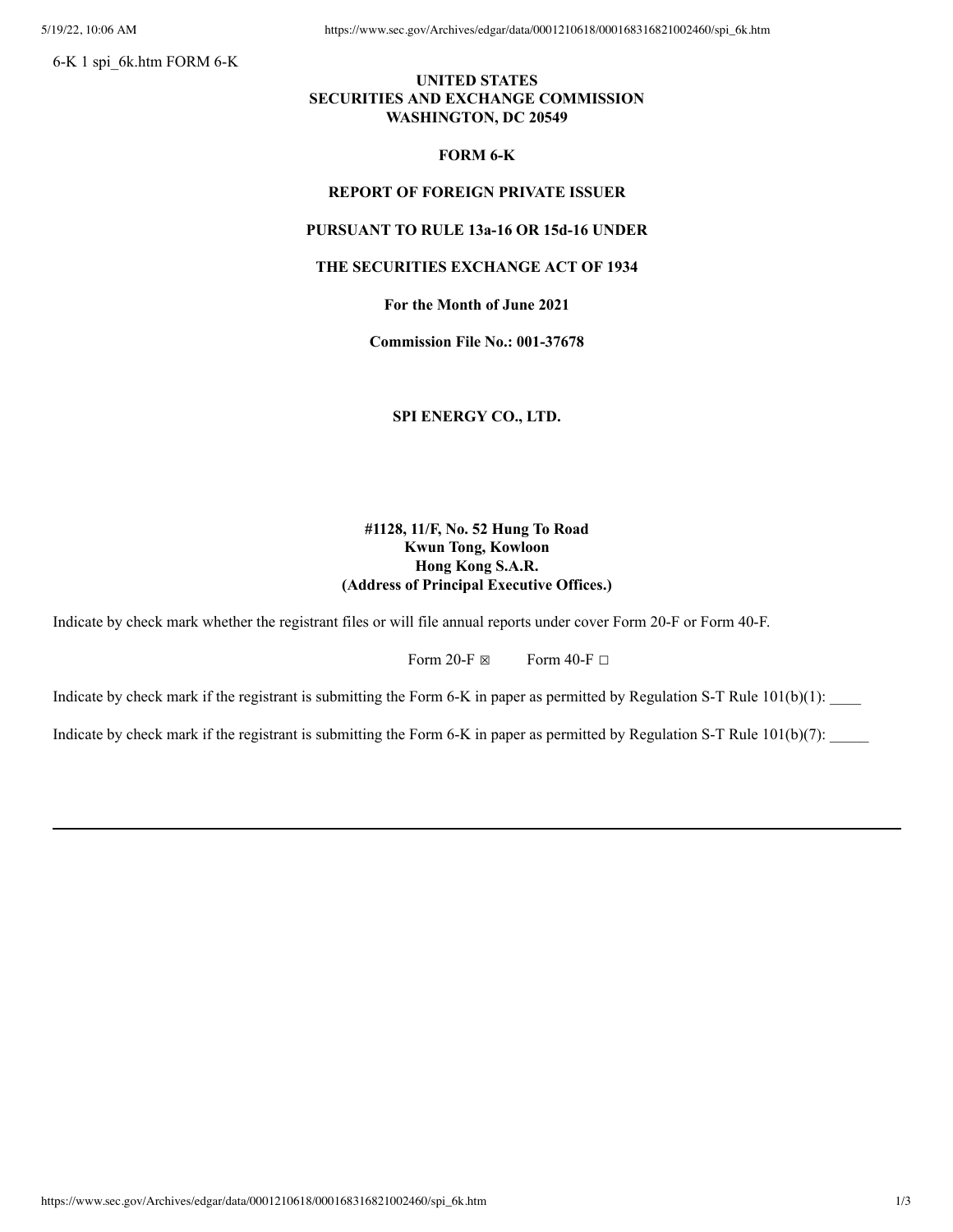# **Other Information**

On June 9, 2021, the registrant entered into a securities purchase agreement with an accredited investor. Copies of the form of the securities purchase agreement with the investor and the convertible promissory note issued to the investor are attached hereto as Exhibits 10.1 and 10.2.